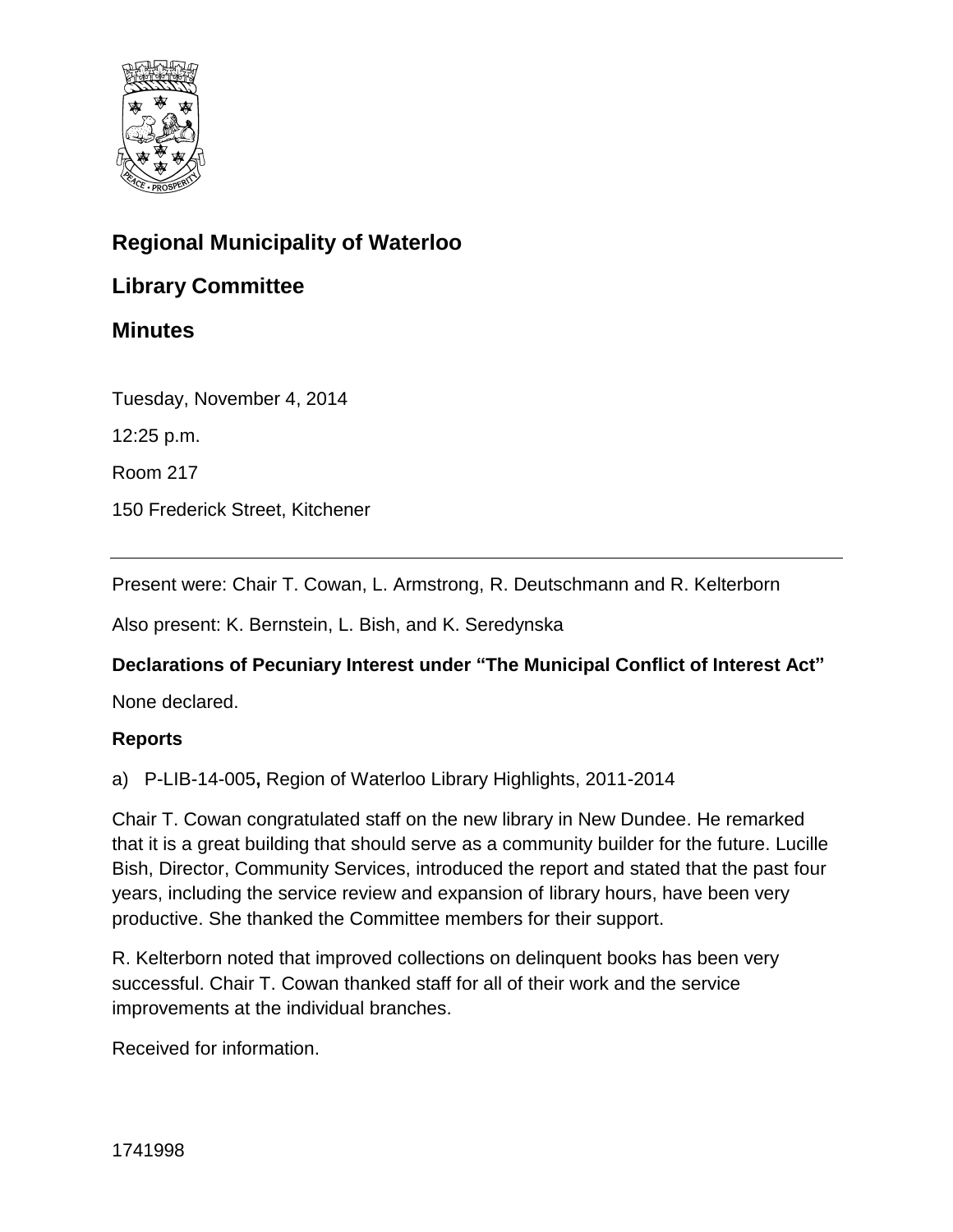## **Information/Correspondence**

a) Memo: Region of Waterloo Library Financial Report: Period Ending September 30, 2014

L. Bish noted that the budget is on track and a surplus is forecasted. She explained that this is largely due to new staff and corresponding lower salaries.

Moved by R. Deutschmann

Seconded by R. Kelterborn

That the Financial Report: Period Ending September 30, 2014 be accepted as information.

Carried

b) Correspondence from Federation of Ontario Public Libraries (FOPL) Re: Membership

L. Bish explained that this is an annual invitation. The Committee has regularly responded that the work of the FOPL is appreciated but that the fee structure is cost prohibitive for the Regional libraries. L. Bish noted that she had been in contact with a member of the FOPL board who suggested that they would be open to a separate fee proposal. L. Bish will continue discussions with FOPL.

Received for information.

## **Other Business**

The Committee thanked Chair T. Cowan for serving as the Committee Chair over the past four years.

## **Next Meeting**

To be announced.

## **Adjourn**

Moved by L. Armstrong

Seconded by R. Kelterborn

That the meeting adjourn at 12:38 p.m.

**Carried**